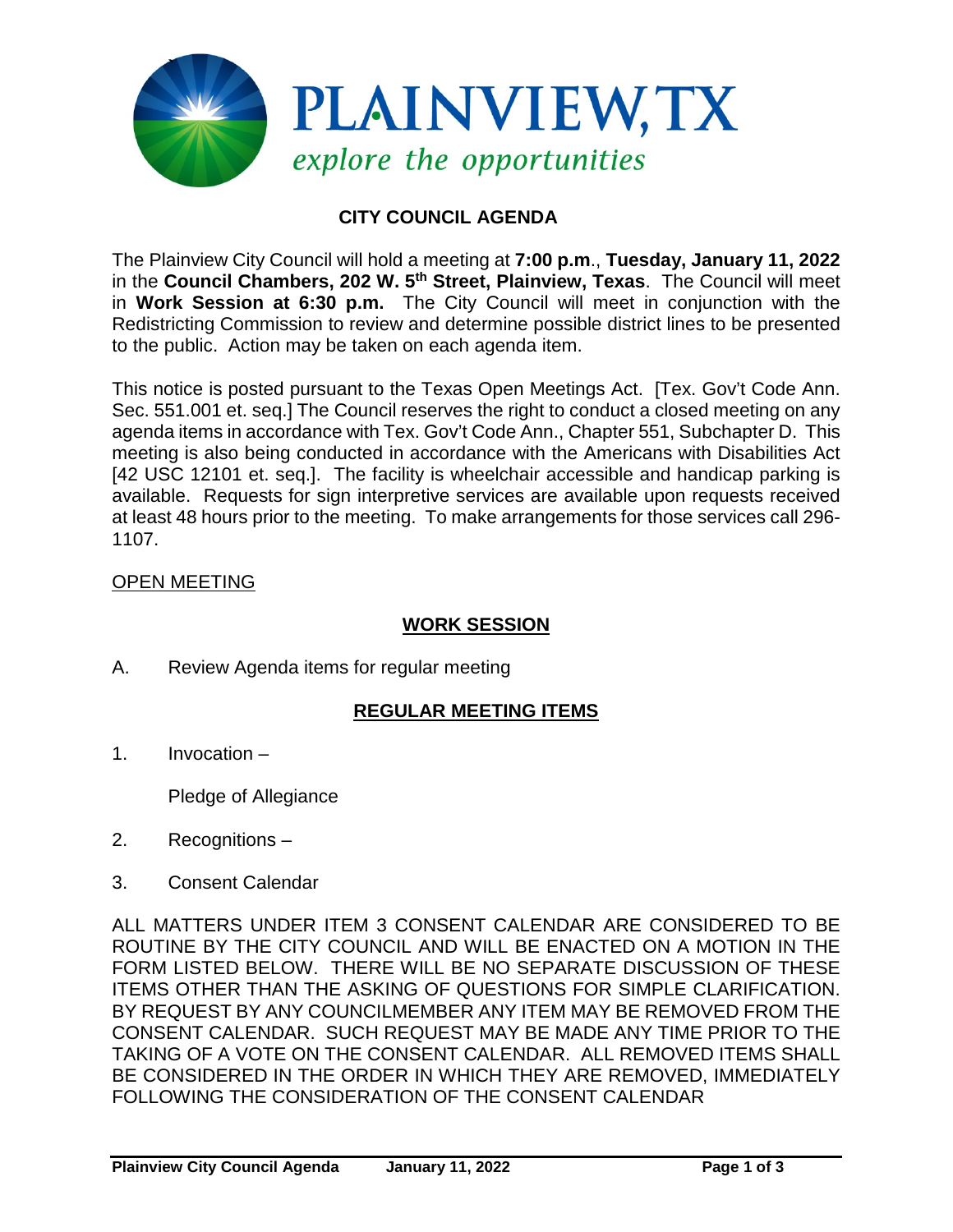- a) Excused Absences –
- b) Minutes of December 9, 2021 and December 14, 2021

#### REGULAR AGENDA

- 4. Discuss amending Resolution R20-471 clarifying and/or implementing additional restrictions and regulations regarding the Public Health Emergency to contain and prevent the continued spread of COVID-19
- 5. Presentation of Proposed Redistricting Plan by the Redistricting Commission
- 6. An Ordinance of the City of Plainview, Texas, Adopting a Redistricting Plan Revising the Seven Single Member Council Districts Boundaries in Response to the 2020 Census; Providing for an Effective Date; Providing for Severability; and Providing for Publication of the Caption Thereof (Ordinance No. 22-3724 – First Reading)
	- a) Public Hearing
- 7. A Resolution Canceling the January 22, 2022 Special Election for Council Member for District 7 And Declaring Each Unopposed Candidate Elected to Office. (Resolution R22-545)
- 8. An Ordinance Amending Chapter 6, "Health and Sanitation", Article 6.05, "Ambulances", Division 3, "Private Transfer Ambulances", Section 6.05.068 and Section 6.05.070 of the Code of Ordinances of the City of Plainview Eliminating Certain Staffing Requirements for Transfer Ambulance Services; Providing an Effective Date; Providing for a Penalty not to Exceed \$500.00; Providing for a Severability Clause; and Providing for Publication of the Caption Thereof. (Ordinance No. 22-3725 – First Reading)
- 9. Consider BuyBoard Purchase of 2022/23 F-450 DRW XL 4WD Reg Cab Dump **Truck**
- 10. Consider BuyBoard Purchase of 2022/23 John Deere 35G Compact Excavator, Dump Trailer and, attachments.
- 11. Consider Interlocal Agreement between City and Plainview Independent School District for the construction of 35<sup>th</sup> Street between Kokomo Street and Joliet Street
- 12. Convene into closed session pursuant to Texas Gov't Code § 551.072 to deliberate the purchase, exchange, lease or value of real property, the public discussion of which would not be in the best interest of the City's bargaining position with third parties.
- 13. Consider purchase of property located on Lots 9, 10, 11 (including the closed alleyway, formerly part of Lot 11), and 12, Block 30, Original Town of Plainview, Hale County, Texas